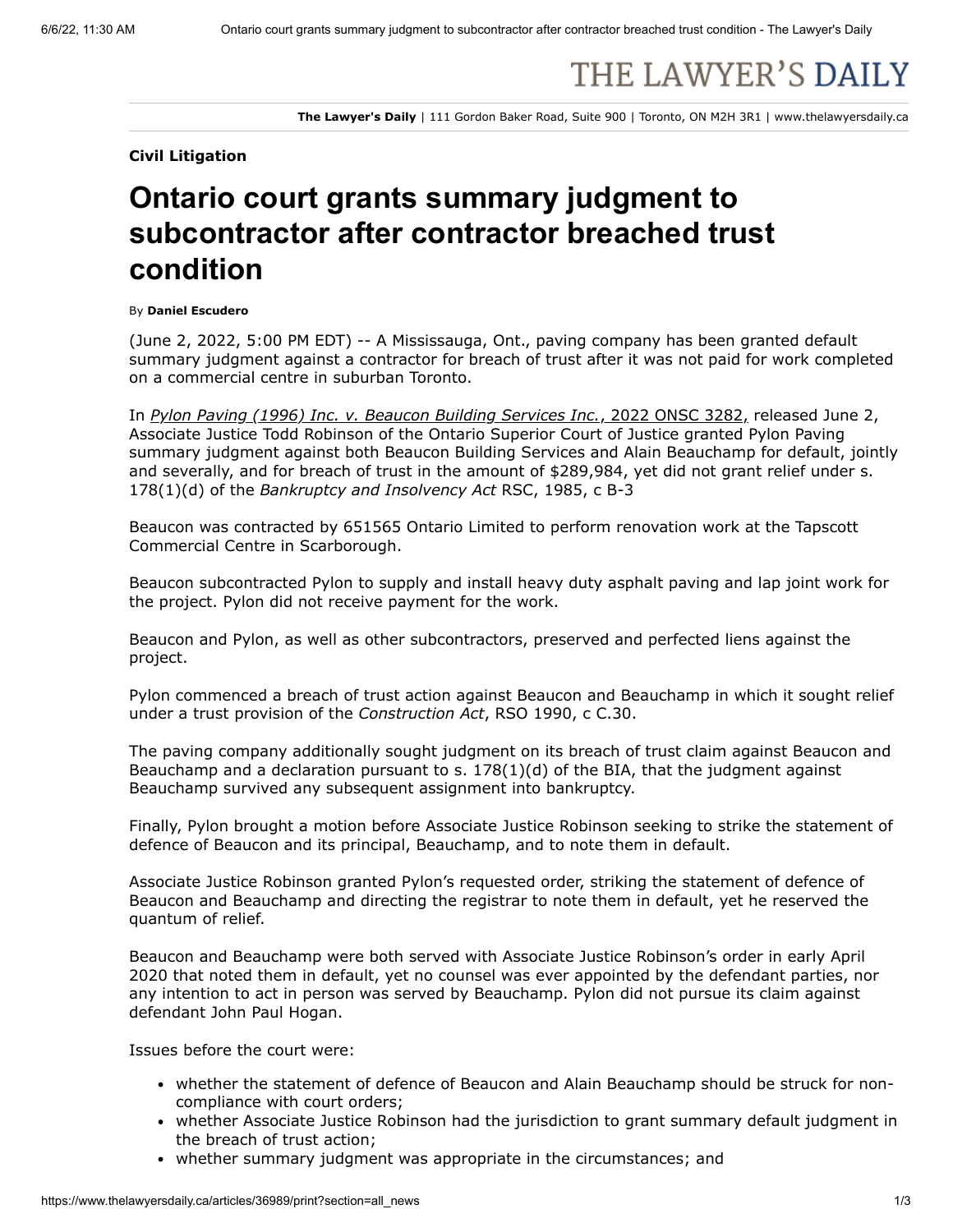6/6/22, 11:30 AM Ontario court grants summary judgment to subcontractor after contractor breached trust condition - The Lawyer's Daily

• whether Associate Justice Robinson had the jurisdiction to grant relief under s.  $178(1)(d)$  of the BIA.

#### **Striking the defence and noting in default**

The judge began his analysis by assessing whether the statement of defence of Beaucon and Beauchamp should have been struck for non-compliance with court orders.

"Beaucon and Mr. Beauchamp were served with my order in early April 2020. Nevertheless, despite nearly two years passing between service of the removal order and this motion being heard, no new lawyer was appointed, no motion for leave for Beaucon to be represented by a non-lawyer was brought, and no notice of intention to act in person was served by Mr. Beauchamp," wrote Associate Justice Robinson.

Associate Justice Robinson determined that Beaucon had uniformly defaulted on orders and procedural obligations in all actions arising from the Tapscott Commercial Centre project, including in its own lien action.

For those reasons, Associate Justice Robinson granted an order striking Beaucon's and Beauchamp's defence in accordance with subrules 15.04(7)(a) and 15.04(9)(a) of the *Rules of Civil Procedure* and "I directed the registrar to note them in default," Associate Justice Robison wrote.

### **Whether to grant summary default judgment**

In determining whether to grant a summary default judgment, Associate Justice Robinson centred his analysis on Rule 20 and Rule 1.04(1.1) of the Rules.

"Rule 20 permits summary judgment motions to be brought before an associate judge (with some restrictions on an associate judge's authority and powers) and contains no similar restriction to that found in subrule 19.04(3.1) (b) on jurisdiction to grant judgment for an unliquidated sum," wrote Associate Justice Robinson.

As for Rule 1.04(1.1), the associate judge concluded, "Rule 1.04(1.1) of the *Rules of Civil Procedure* provides that, in applying the rules, I must make orders and give directions that are proportionate to the importance and complexity of the issues and to the amount involved in the proceeding. In my view, in these circumstances, it would be disproportionate to require Pylon to bring a further motion specifically citing Rule 20. I accordingly find it appropriate to consider whether summary judgment should be granted on the record before me."

#### **Whether summary judgment was appropriate**

The court set a two-part test for granting summary judgment.

"The first stage requires the court to determine if there is a genuine issue requiring trial based only on the evidence in the record," the court wrote.

"If the evidence required to fairly and justly adjudicate the dispute is available on the record and summary judgment is a timely, affordable and proportionate procedure, then summary judgment may be granted."

The second stage "is triggered if there appears to be a genuine issue requiring a trial. The court should then determine if the need for a trial can be avoided by using the discretionary powers under subrules 20.04(2.1) and (2.2)."

The court decided that granting summary judgment to Pylon was appropriate because the evidence brought forth by Pylon was clear.

Beauchamp was solely responsible for the day-to-day operations of Beaucon on the project as he had personally signed Pylon's purchase orders for extras, the court found, and various quotes and invoices on the project were submitted by Pylon directly to Beauchamp by e-mail. There was also